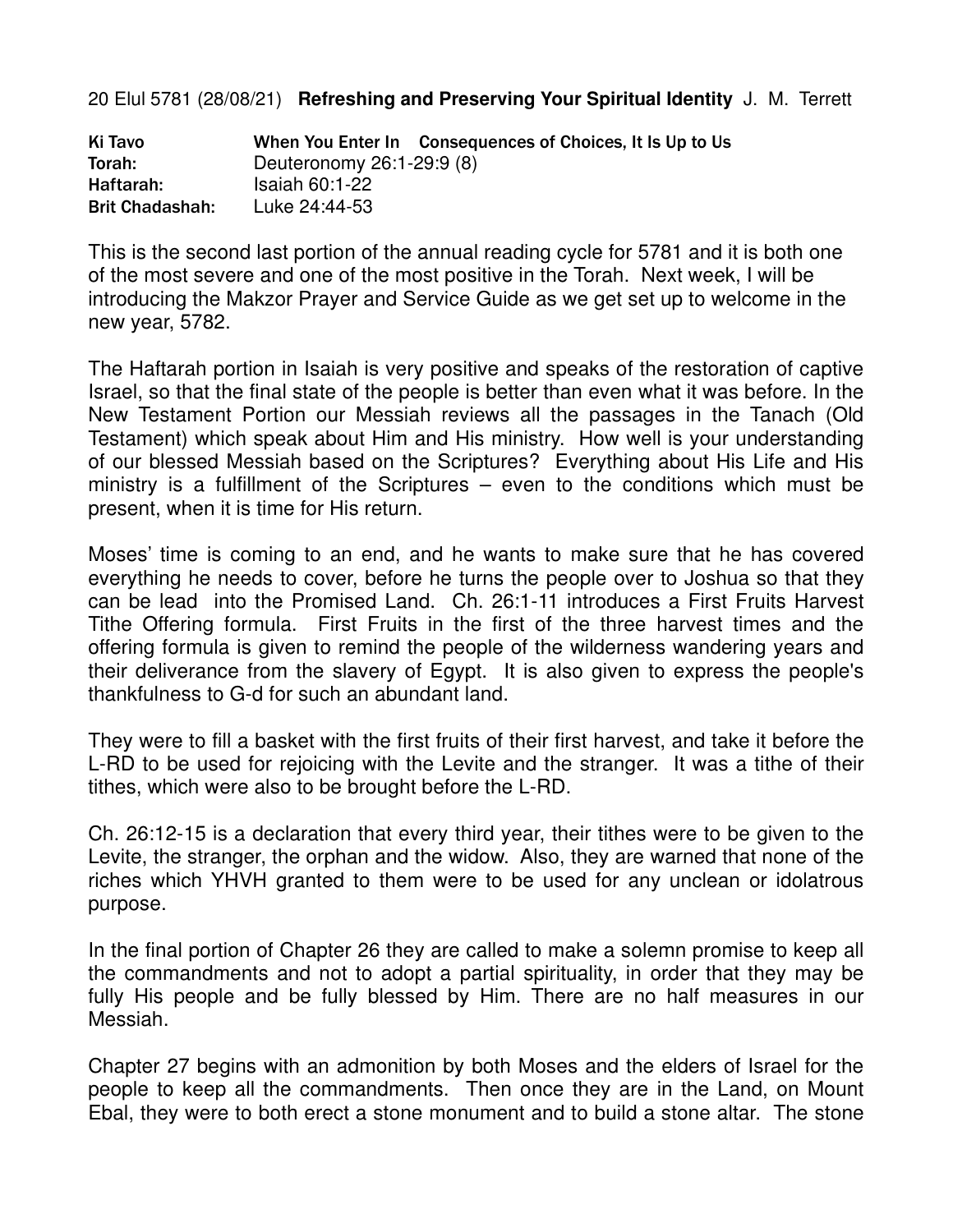monument was to be coated with plaster and the commandments were to be inscribed on them. The altar of unhewn stones was to be built and both burnt offerings and thanksgiving offerings were to be made. The people were to rejoice before the L-rd and then engrave the commandments of the L-RD onto these huge stones. Two monuments, one purpose.

Next, the people were to be divided into two groups, one group on Mount Gerizim was to pronounce blessings and the other on Mount Ebal was to pronounce curses. Twelve categories of curses are mentioned first and they are practical consequences of violating the Law which was given to them. Obedience is the deepest expression of our faith.

The first part of chapter 28 is given over to the mighty blessings of obedience which YHVH will bestow upon His covenant people who fully obeyed His commandments. When the people sow obedience, they are told that they will reap blessing. His Word is to be their only guide and they are not to turn aside from it in any way. The same applies today.

The next part of ch. 28 gives an incredibly graphic description of all the terrible troubles the people will encounter whenever they stray from obedience in any part of their lives. The land and the skies will turn against them as they are cursed into oblivion. They will encounter illness, worse than what the Egyptians were struck with and they will be defeated by their enemies and taken into captivity.

The description of their woes goes into quite a lot of detail. They will not only lose everything, including their children, but they will be covered from head to toe with ulcers. Insects will consume their harvests and their vineyards will be eaten by worms. This disciplinary action will pursue them until they are destroyed for not obeying the commandments. All their fortresses will be taken, as their land is completely ravaged until there is nothing left to eat.

They will be in such distress that they will eat their own children and will not share any of this gruesome flesh with any of their neighbours. No one will show pity to anybody else as the people sank into literal self destruction.

It gets worse. During this period of great distress, mothers who have just given birth will eat the afterbirth without sharing with anybody. Starvation based cannibalism has occurred at various moments of distress throughout history, but the scale of this horror will exceed the worst cases that have ever been recorded.

After having been as numerous as the stars, the people shall be reduced to a small, pitiful number and just as YHVH took pleasure in blessing His people, He will now take pleasure in causing them to perish in horrible ways.

They will not even find peace in their captivity. Their hearts would be agitated and their eyes will grow weak. Their lives will hang in doubt before them, with no relief from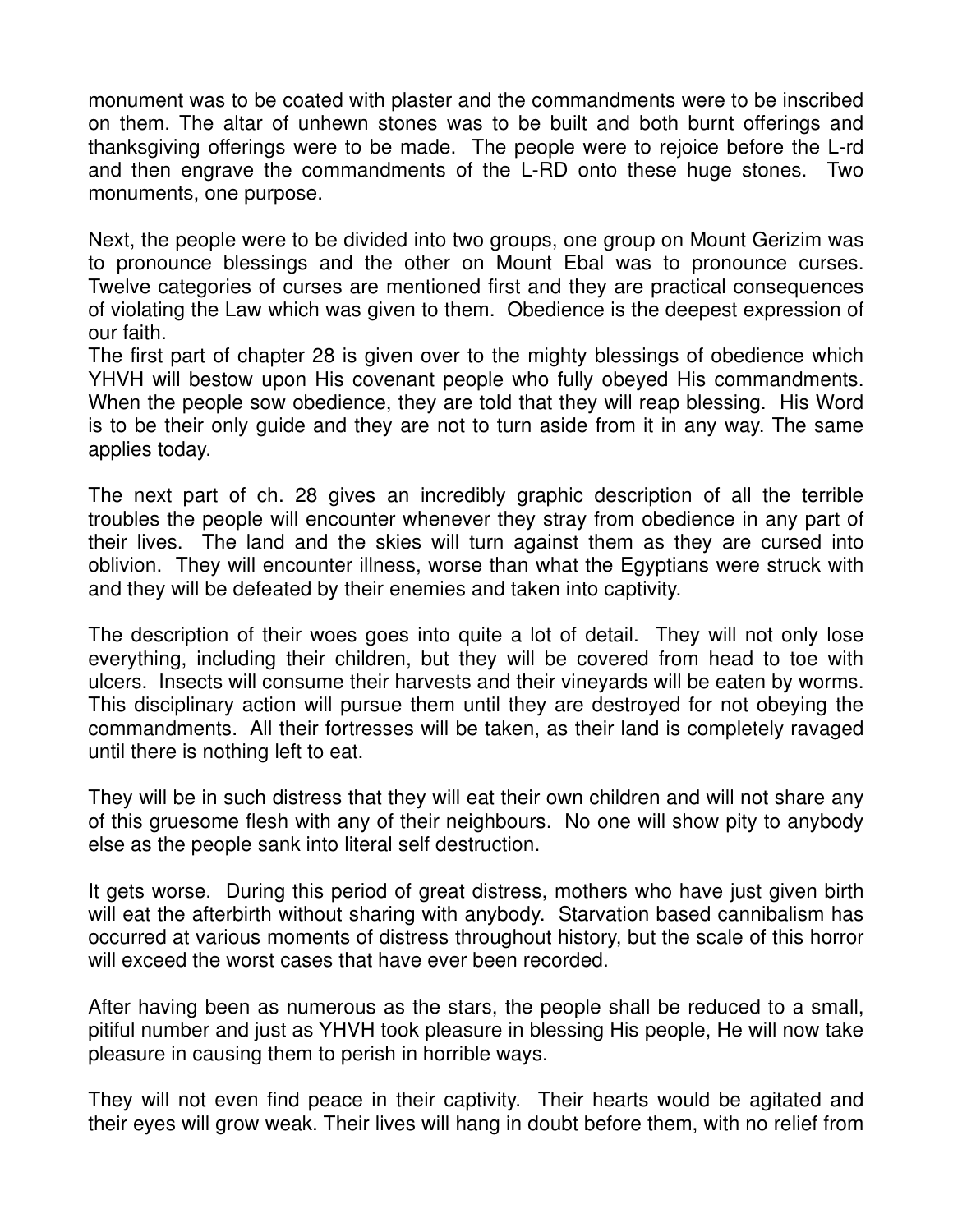this distress, night and day. Every morning, they shall ask for the night, and every night they shall ask for the morning, never knowing if they will survive another day.

They will be taken far away in ships and even when they offered themselves for sale, there would be no buyers. As thoroughly as they had been blessed in every area of their lives, there would be nowhere in their lives where they could escape the punishment for their disobedience. This chapter is one of the most fearful descriptions of punishment in the Bible and even though there evidently would be survivors, their lives would be so miserable that they would welcome death as an end to the relentless suffering they were being subjected to.

Some of the details in this second giving of the Law, filled in details not given at Mount Sinai. Moving away from the gruesome description of divine wrath upon backsliders, the passage ends with a reminder of all the great things YHVH had done for them, both as they left Egypt and during the forty years they wandered in the wilderness. Their clothing and their shoes did not wear out. They ate manna, not bread and consumed no strong liqueur. They also saw what YHVH did to Sihon and Og. They have never been successfully opposed by any circumstance or by any enemy. When they were obedient, they were blessed in all they did.

The contrast between the horrors of divine punishment and the mighty blessings of obedience is on purpose. While they could not claim credit for any of their blessings, they would take full credit for their punishment. As G-d's covenant people, their status would be elevated above all other people on earth. When they violated this covenant, they would be brought lower than any other people on the planet.

Their only source of blessing and security would come from faithful obedience. Their incredible source of punishment would come from their disobedience, as they forsook the Commandments of the L-RD. As believers, we will be in a constant state of spiritual warfare, but as long as we walk the straight and narrow, there is nothing that we cannot overcome. And in all the troubles we may be subjected to because of our faith, nothing and no one will ever be able to completely destroy us. Walking with the L-RD according to His Word is well worth it, no matter what trials may come our way on our journey through this life to our Father's Home in Glory.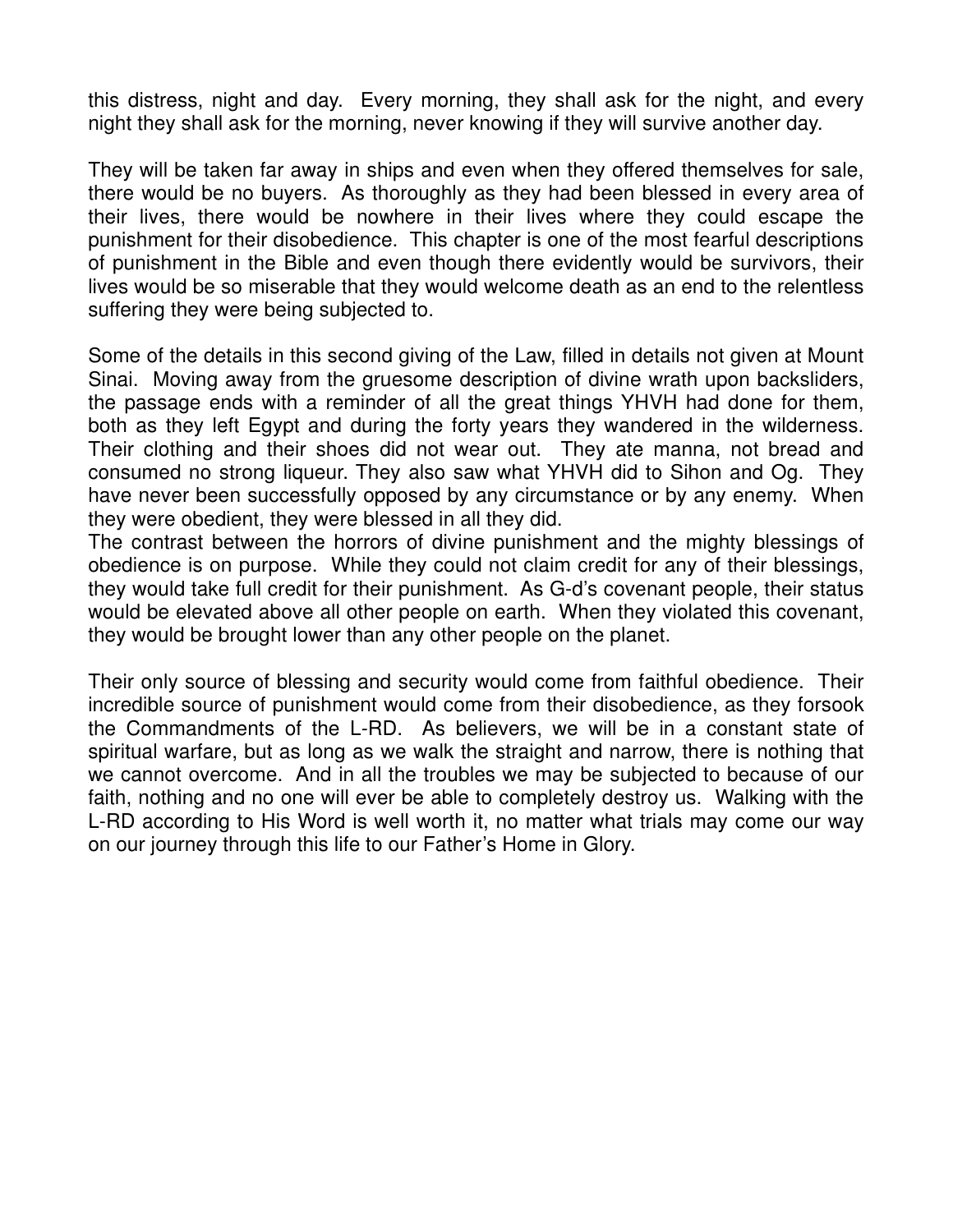Sermon. Getting ready for the Fall Feasts

Well, after our journey into the grotesque consequences of disobedience, I now want to look at how we can live lives which refresh and preserve our spiritual identity.

This will happen when a sinner saved by grace, transforms into a disciple full of faith and obedience. Also when a member of the motley crew of this world becomes a part of the mighty Hosts of the Almighty. And when the works of the flesh are completely weeded out and when the fruit and gifts of the Spirit take root. What is taking root in your life?

Part of this means learning how to defeat the sin which is crouching at our doors. In the process, we are transformed from being part of the mob which wanted the Messiah killed, into a member of the great crowd of witnesses who rejoiced at His resurrection. We are taking up the mighty spiritual weapons of our Messiah, as we lay down the deceitful tricks of the world.

We will also cease being a lost, blind sheep, and become a stranger and a pilgrim joyfully striding through this lost and dying world. We will go from being a slave to sin, consumed by lust and doubt, to a disciple, building a fire proof house on the Rock of His Word. We will go from doing our own thing to adopting G-d's daily agenda and His plan for the ages.

We will stop living in terror and being pursued by demons and become a joyful believer guided and upheld by angels. We will go from wallowing in the dog vomit and pig muck of this world to plunging into His Word and walking in His light. We will go from being a friend and servant of the enemy and become a servant and a friend of G-d, even though this also means we become an enemy of the enemy. Whose enemy are you?

We go from constantly worrying about the morbid eventuality and seeing our lives ripped apart by the ravages of sin, to joyfully embracing the Kingdom purposes of G-d. Instead of doing whatever it takes to get our own way, we will do all that we can to see our Messiah's purposes fulfilled. Even better, we go from taking pleasure in the pain and suffering of our enemies, to rejoicing in the healing and joy which our Messiah brings.

This will happen because we live in two different worlds, simultaneously. Our true life is hidden with G-d and we are just pilgrims in this life, focusing on the coming Kingdom.

If this mighty and glorious Kingdom does not burst forth in our lifetime, we will gleefully take our place in Heaven, sleeping under the altar. We are leaning on the arms of the Almighty as we look on with dismay at all the injustice and greed that prowls through our world.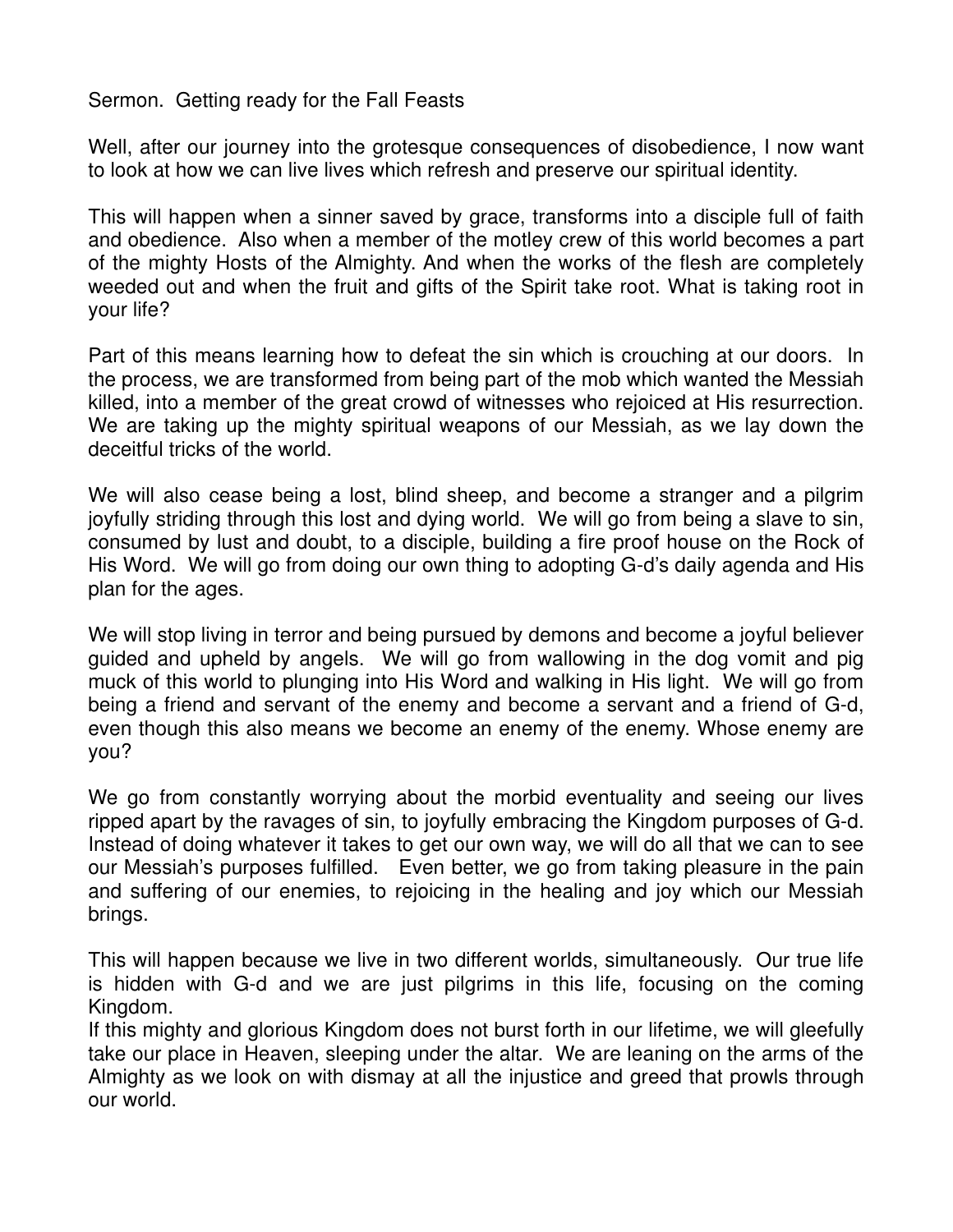There are two core groups in our world who are recruiting members, the righteous core and the wicked core. We do not want anything of the wicked core to be even a tiny part of our hearts and lives. However, even though being a nice person who loves his neighbour and who does his best to be a good person, will never solve all the problems of the world, or usher in the Everlasting Kingdom, it is definitely a step in the right direction.

Self righteous pseudo believers who wallow in malicious gossip, tale bearing, deceit and who embrace war mongering conspiracy theories will be known by their fruit. What kind of fruit is budding and ripening in your heart and life? And contrary to what is said in the world, nice guys do not finish last, because we are running in a different race, which follows different rules and offers different rewards. To run in this race, you must learn to be a kind, gentle, nice person whose salty light shines through what they say and the way they do what they do. Meanness and trouble making are not fruit of the Spirit, they are weeds from the world. Don't let them choke your spirituality, especially when you are dealing with difficult people.

Some carnal believers love contention, and love to dispute and argue as their main communication strategy. Believers must not give into arguing and fighting, even when they deal with those who are always trying to pick a fight, with a chip on both shoulders!

As we come to Fall Feasts, we want to examine our hearts and lives, so that none of the carnal darkness of this fading age is allowed to lurk in any corner of our hearts and lives. It is time for our annual spiritual Fall cleaning, where we give our hearts and lives a good dusting and fix anything that has become wounded or is broken. And even with those things which we are not able to be fully set free from, we will be able to see that His grace is sufficient for us and that His strength can be made perfect through our weaknesses.

Part of this renewal and refreshing we want to see happen in our lives when we come to the annual Fall Feasts, is a strengthened determination to stand up for our people and to speak up on their behalf. Over the centuries, some horrible lies have been thrown against our Jewish people and even today, many subtle and polite forms of antisemitism still persist.

Wherever our people have wandered they have always promoted light and justice and fairness as good citizens of every country where they have dwelt. We have always wanted to build and maintain safe communities both for ourselves and for our neighbours. Despite all of this, we are still unjustly hated and some even argue that holocaust denial is not a vile form of antisemitism. It is. Denying that it happened does not mean that it never happened.

One of the worst forms of antisemitism is anti-Zionism, where some have been deluded into thinking that their attacks against Israel are really efforts to stand up for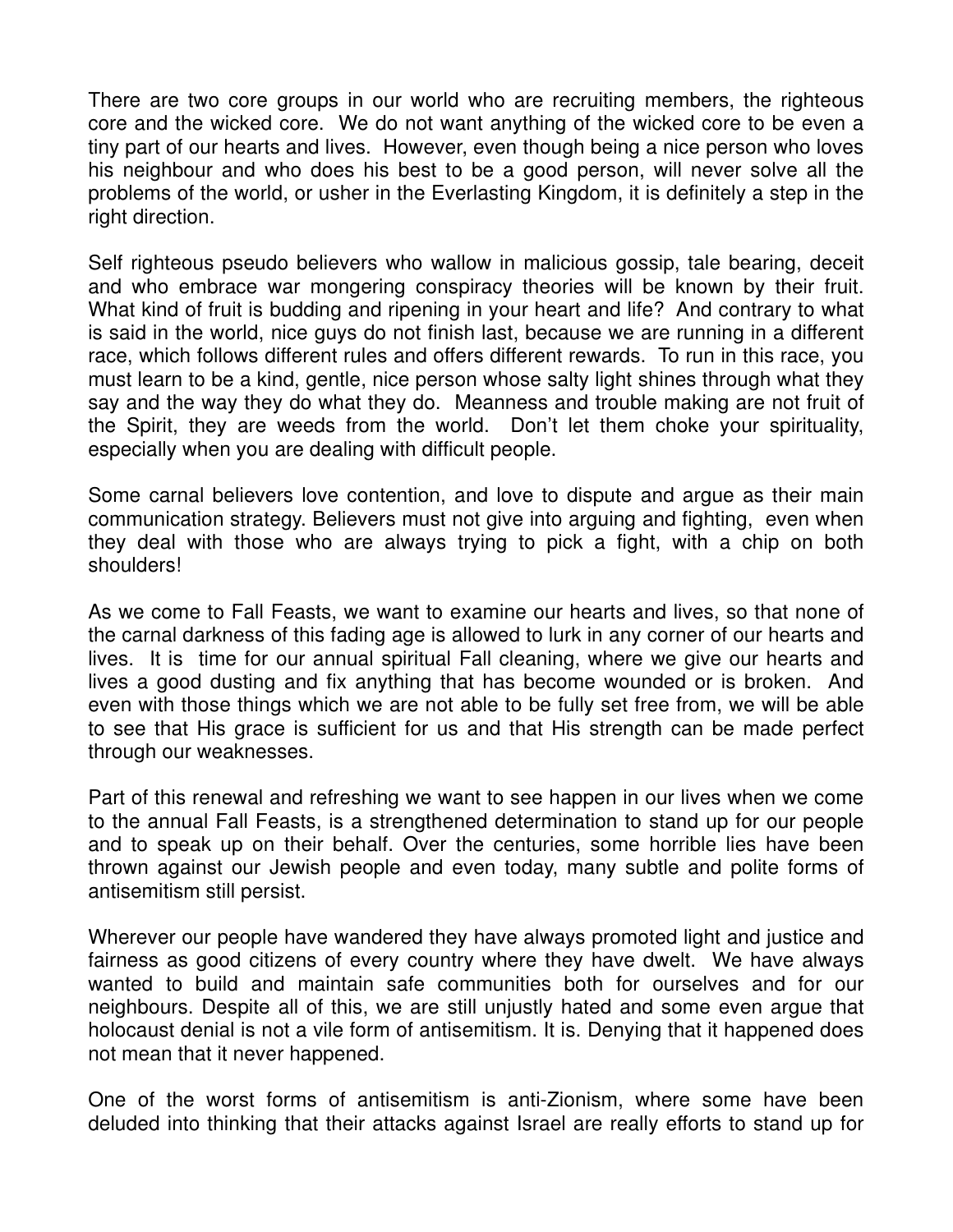the downtrodden and the oppressed. This is not so. They are really supporting hate groups who are really treading down and oppressing their own people. A lot of politically correct jargon is actually a cover for all kinds of darkness. Racism is always wrong and so is abortion. Hatred is wrong, but so is the LGBT agenda. Violence is wrong, and so are all and any regimes who support its use against their own people. Lying and character assassination are also wrong, so be careful what you say about those who disagree with you – and be careful how you say it!

In all of our dealings, we need to be as wise as serpents and as harmless as doves. May the Messiah continue to teach us how to be peacemakers who promote a hunger and a thirst for righteousness. May we never slide into using slander and falsehoods as a way of dealing with those we disagree with. Only truth speakers can shine and be salty in our darkening world. Slander and gossip are just a pernicious form of lying and are expressions of hatred.

Our world is filling up with folly as misinformation spirals out of control and even good people are sucked into believing things which are definitely not true. Jews have never been part of an international conspiracy to take over the world and there is no secret Jewish society which is really in control of the finances of the world. Lies like this, give people an excuse to hate Jews and to call for our destruction. Believing lies about good people is a grave deception.

There are so many wolves in sheep's clothing on the prowl in our midst, seeking for more victims. Among them, there are also sheep in wolves' clothing, just looking for a way to be delivered from their pain and confusion. What kind of clothing are you wearing?

People can get so confused that they are no longer able to discern what is true and what is just a malicious fabrication. It is an art which is on the decline. When I hear something, I always ask myself two key questions which are really detectives on the trail of the truth: What are you really saying (clarification)? and how do you know this (verification)? When we do not know, we need to admit it. There is so much being said by so many people, that sometimes good people end up on the wrong side, but we should end up on the side of wrong.

Lynch mobs and hate crimes brought the Nazis into power and this same mentality was behind the mob that stormed the US capital. Hatred is never an option for believers.

Along with the Fall Feasts, we are also heading into two elections, one municipal and one federal. Be careful. Our political opponents are not necessarily bad people who are trying to take away our freedoms, as they plot to destroy our communities and our country. There is always a need for accountability and reform and if we promote them, it will slow down our world's sinking into darkness without a fight. Take heed where you get your information from and be careful how you speak of our leaders and others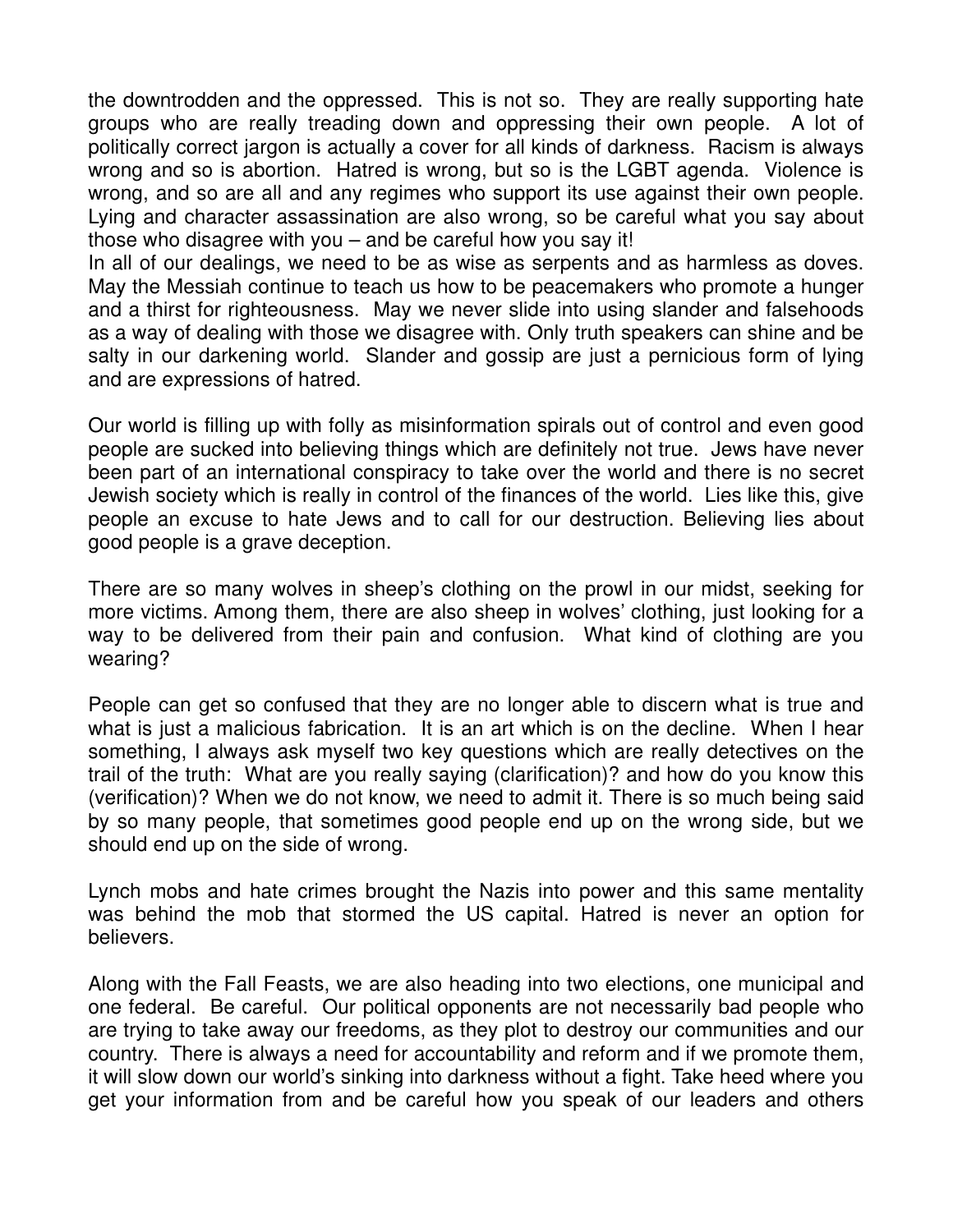aspiring to be elected to political office. Slander and character assassination should never be a part of any campaign strategy.

It is time for us to listen, and to ask good questions as we stand on principle. Vote. We need to do our best not to let sin abound, even if it is a losing battle. I never want to give up without a fight. Carefully select the issues you want to take a stand on and let you voice be heard, while it is still possible to promote good government in our darkening world.

The corrupting forces of evil are our real enemies and their relentless attacks on our faith and on our spiritual morality are the real dangers we are facing. We need to learn what it means to be a wise, enthusiastic spiritual activist, no matter which party and which candidate you end up supporting. Vote according to your conscience and the issues you support.

In the early 1800's, Europe began to sink into chaos and violence. Two things happened. Immigrants poured out of Europe to avoid the revolutions and distress which was sweeping the continent. But there was one country where no bloody insurrections were occurring – Great Britain. This was because evangelical politicians promoted electoral reform and social justice and people saw that they could promote change without resorting to violence.

Our government does not permit religious bodies to promote any political positions or political parties. So, I really do not care who gets elected, as long as they promote goodness, reconciliation and social justice AND are friendly to our constitutional right to freedom of religion. I oppose evolution on religious grounds. I oppose abortion on religious grounds. I also oppose the LGBT agenda on religious grounds and I have a very solid biblical basis for opposing these volatile issues. What do you oppose on religious grounds?

The years roll by and governments come and go. Rather than getting confused or bent out of shape by candidates who make promises we know that they have no intention of fulfilling, we need to renew and refresh our biblical spirituality. The pace of change in our world is still accelerating, but if we stand firm on what the Bible teaches, we will not be overwhelmed by the sinfulness which is gaining ground and building momentum.

Our biblical worldview is getting less and less popular, but nothing has really changed. Our world is really a spiritual combat zone where the enemy of our souls is trying to derail the purposes of G-d. We need to remain ambassadors for the world which is to come.

We also need to keep on seeing things differently and doing things differently and we need to learn never to fight fire with fire. With firm meekness and enduring respect, we need to dialogue with those ensnared by the enemy's darkness.